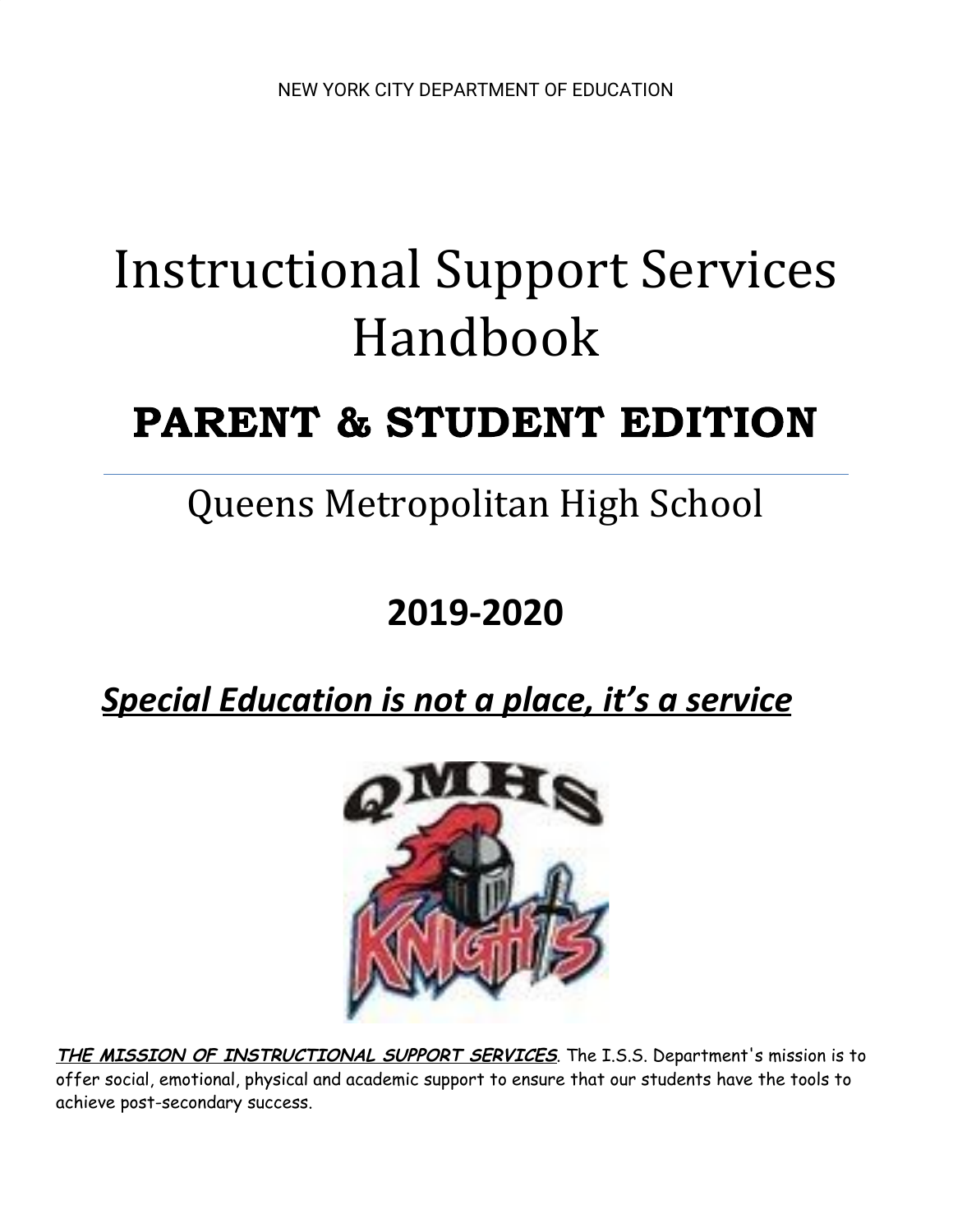## TABLE OF CONTENTS

| CONTINUUM OF INSTRUCTIONAL SUPPORT SERVICES | $Pg. 2 - 6$  |
|---------------------------------------------|--------------|
| <b>GRADUATION REQUIREMENTS</b>              | $Pg. 7 - 8$  |
| <b>TRANSITION SUPPORTS</b>                  | $Pg. 9 - 13$ |
| GLOSSARY OF ACRONYMS                        | Pg. 13 - 14  |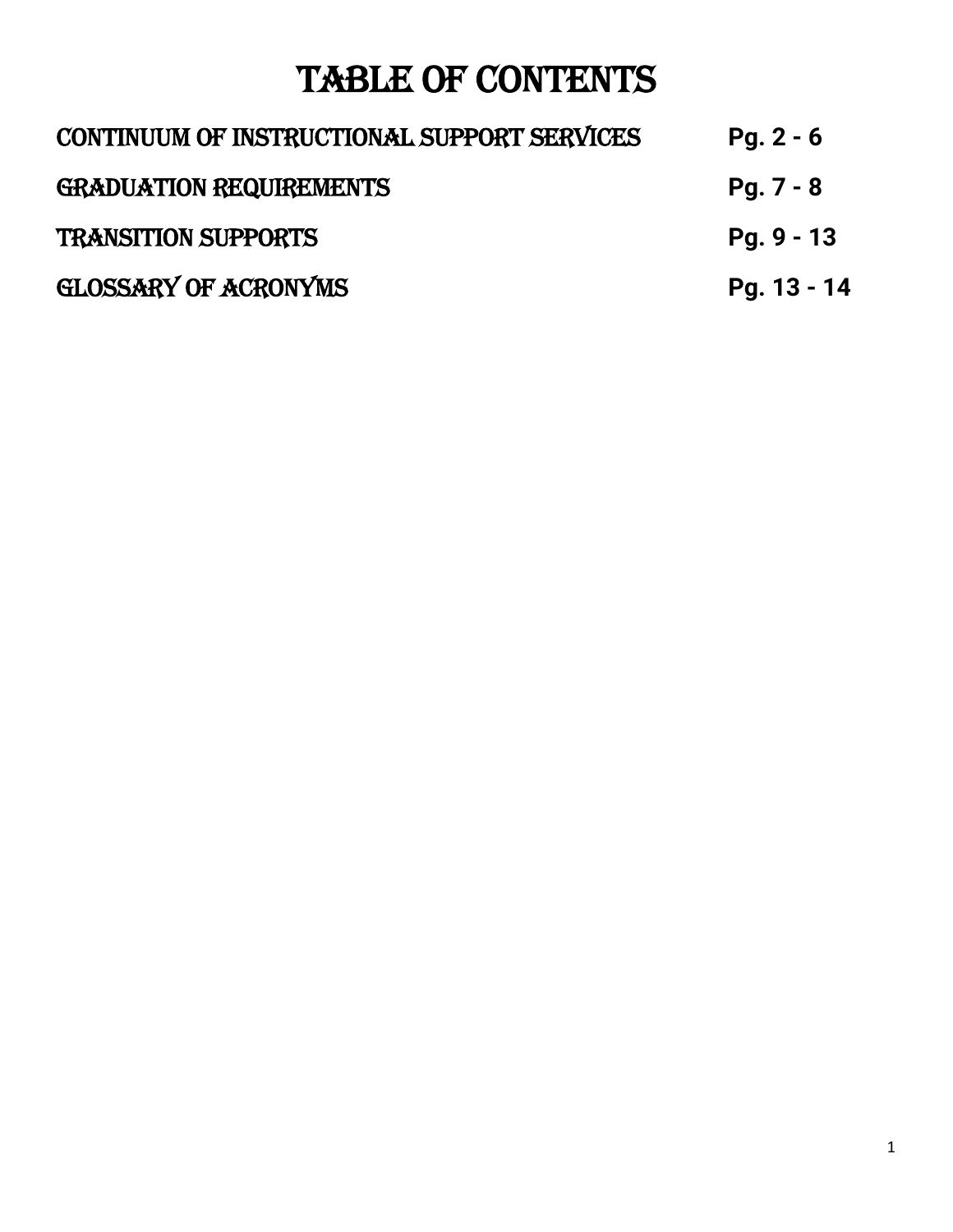#### **CONTINUUM OF INSTRUCTIONAL SUPPORT SERVICES**

**General Education with Related Services** Students are in the general education environment for all academic classes while receiving related services support (mandated counseling, speech language therapy, hearing services, paraprofessional services, occupational services, physical therapy, nursing services, etc). General education students that receive related services have an IEP and may or may not have testing accommodations. The IEP is written by the related service provider(s).

**Special Education Teacher Support Services (SETSS) 8:1** Special Education Teacher Support Services (SETSS) are specially designed and/or supplemental instruction in English and Mathematics provided by a special education teacher. These services help students remain in the general education classroom while receiving services from a special education teacher. The SETSS teacher will:

A) Participate in student's planning meetings with the general education teacher(s), paraprofessional(s), and related service providers;

B) Maintain a working knowledge of the general education curriculum and practices;

C) Share and implement strategies to enable student's access to the general education curriculum and practices;

D) Support small mixed-ability groups and/or provide one-to-one instruction in the general education classroom and/or separate classroom/resource room;

E) Adapt and modify curriculum through published and teacher-made materials when mandated by the IEP;

F) Design, assess and evaluate student progress as per his/her IEP goals;

G) Ensure that all IEP mandates are addressed and met.

\*SETSS providers do not co-plan lessons with general education teachers, but they need to have access to the lessons to anticipate what supports the students will need to access the curriculum.

SETSS support can be direct or indirect.

**Direct Services** provide specially designed instruction and/or supplementary instruction delivered by a special education teacher through individual and/or small group instruction to provide the student with compensatory skill development and remediation activities. They address the areas of deficit that have been identified for that student and strengthen the student's cognitive skills. Direct Services are provided to address educational needs directly related to the student's disability and not to provide additional academic instruction.

**Indirect Services** provide collaborative consultation between the special education teacher and the general education teacher which focuses on adjusting the learning environment and/or modifying and adapting instructional techniques and methods to meet the individual needs of the students in the general education classroom. Agreed upon strategies are delivered by the special education teacher and/or the general education teacher.

\*SETSS providers will update attendance and progress towards IEP goals regularly through Special Education Student Information System (SESIS), a web-based application that assists school staff and related service providers in managing the special education process for students.

\*\*SETSS students may receive ICT in lieu of SETSS as a comparable service.

**Integrated Co-Teaching (ICT) 12:1** Integrated Co-Teaching (ICT) classrooms include both students with disabilities and students that do not have a disability. Students in ICT classrooms are educated together by two teachers: a general education content specific teacher and a special education teacher. The teachers work together and collaborate to adapt and modify instruction for students and make sure the **entire class**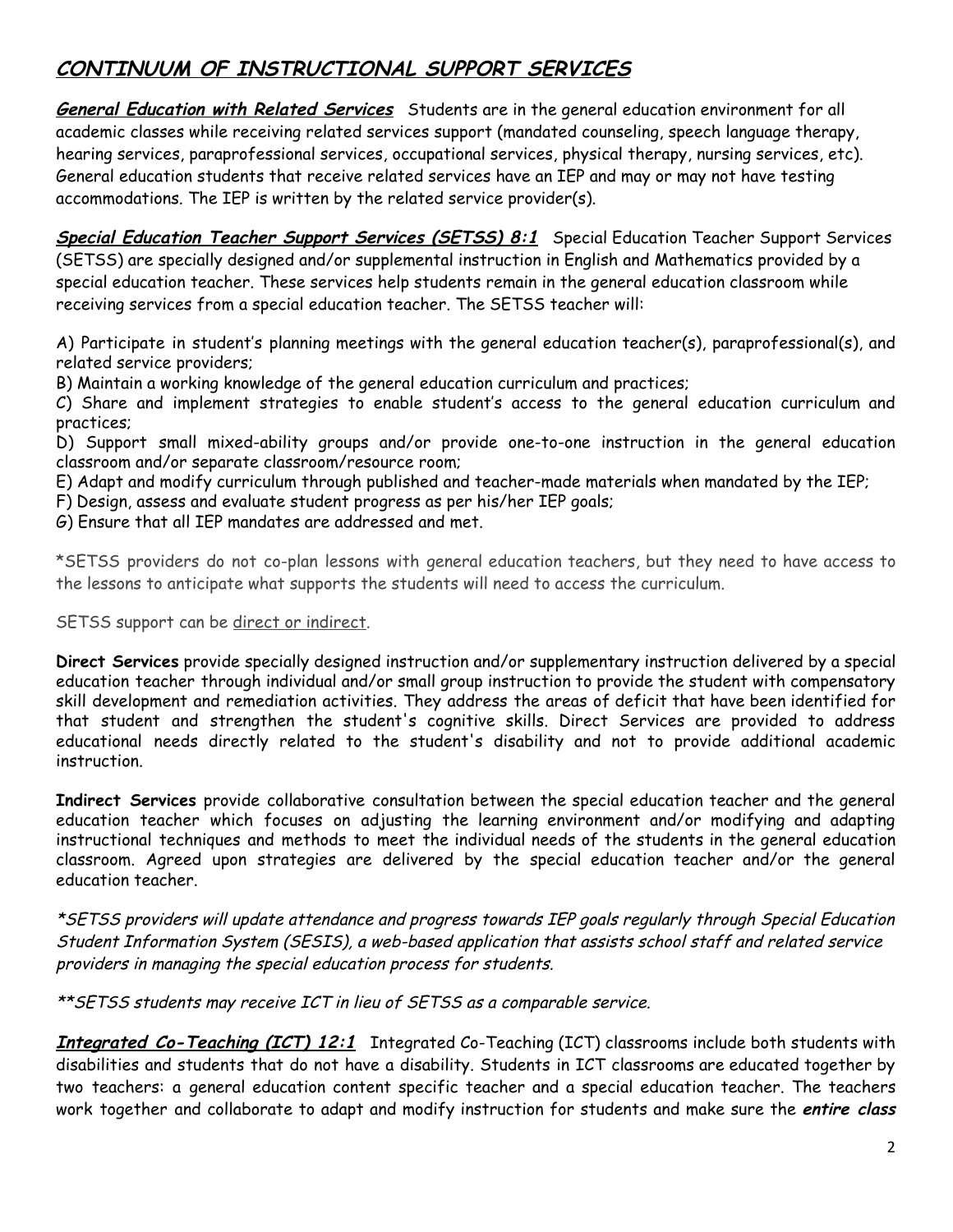has access to the general education curriculum. Both teachers plan and deliver each lesson together as team utilizing one or more co-teaching models. The special education teacher will:

A) Participate in student's planning meetings with the general education teacher(s), paraprofessional(s), and related service providers;

B) Maintain a working knowledge of the general education curriculum and practices;

C) Share and implement strategies to enable student access to the general education curriculum and practices;

D) Adapt and modify curriculum through published and teacher-made materials and activities when mandated by the IEP;

E) Design, assess and evaluate student progress as per his/her IEP goals;

G) Ensure that all IEP mandates are addressed and met.

ICT services are provided in the core content areas of English, mathematics, science, and social studies.

**Special Class 15:1 (Self-Contained)** Special Class Services are provided for children with disabilities in a self-contained classroom for any part of the school day. They serve children whose needs cannot be met within the general education classroom, even with supplementary aids and services including Special Education Teacher Support Services, Related Services or participation in an ICT class. Special Class Services may be provided on a full-time or part-time basis. The special education teacher in a special class will:

A) Participate in student planning meetings with general education teacher(s), paraprofessional(s), and related service providers;

B) Maintain a working knowledge of the general education curriculum and practices;

C) Share and implement strategies to enable student access to the general education curriculum and practices at **a pace that is appropriate for the student**;

D) Adapt and modify curriculum through published and teacher-made materials as mandated by the IEP; E) Design, assess and evaluate student progress as per his/her IEP goals;

G) Ensure that all IEP mandates are addressed and met.

**Paraprofessionals** Paraprofessionals provide support to the student(s) that are in their care. The role of the paraprofessional is to assist teachers with classwork and/or assist with the daily care of students with emotional, cognitive, physical and other developmental special needs. Their responsibilities may include, but are not limited to, the following tasks:

A) One-on-one or small group instruction as outlined by the teacher;

B) Reinforcing behavior through the use of positive behavior support;

C) Aiding occupational therapists, physical therapists, speech teachers and adaptive physical education providers during instruction:

D) Guiding and assisting students in small group instruction settings with class routines and in transitioning from one activity to the next;

E) Assisting students with ambulation within the school premises and on class trips;

F) Lifting, feeding, toileting and diapering after receiving appropriate training as mandated by the IEP; G) Collecting data documenting student behavior for instructional purposes;

H) Writing anecdotal information concerning student behavior.

\*Paraprofessionals will update attendance and progress towards IEP goals regularly through SESIS.

#### **RELATED SERVICES**

**Mandated Counseling** The purpose and focus of the counseling provided is determined by an evaluation of the student's needs and the extent to which they interfere with educational performance. The purpose of counseling is to help students with disabilities recognize and modify behaviors that interfere with learning. The type of counseling (individual and/or group) along with the IEP goals and objectives, frequency, and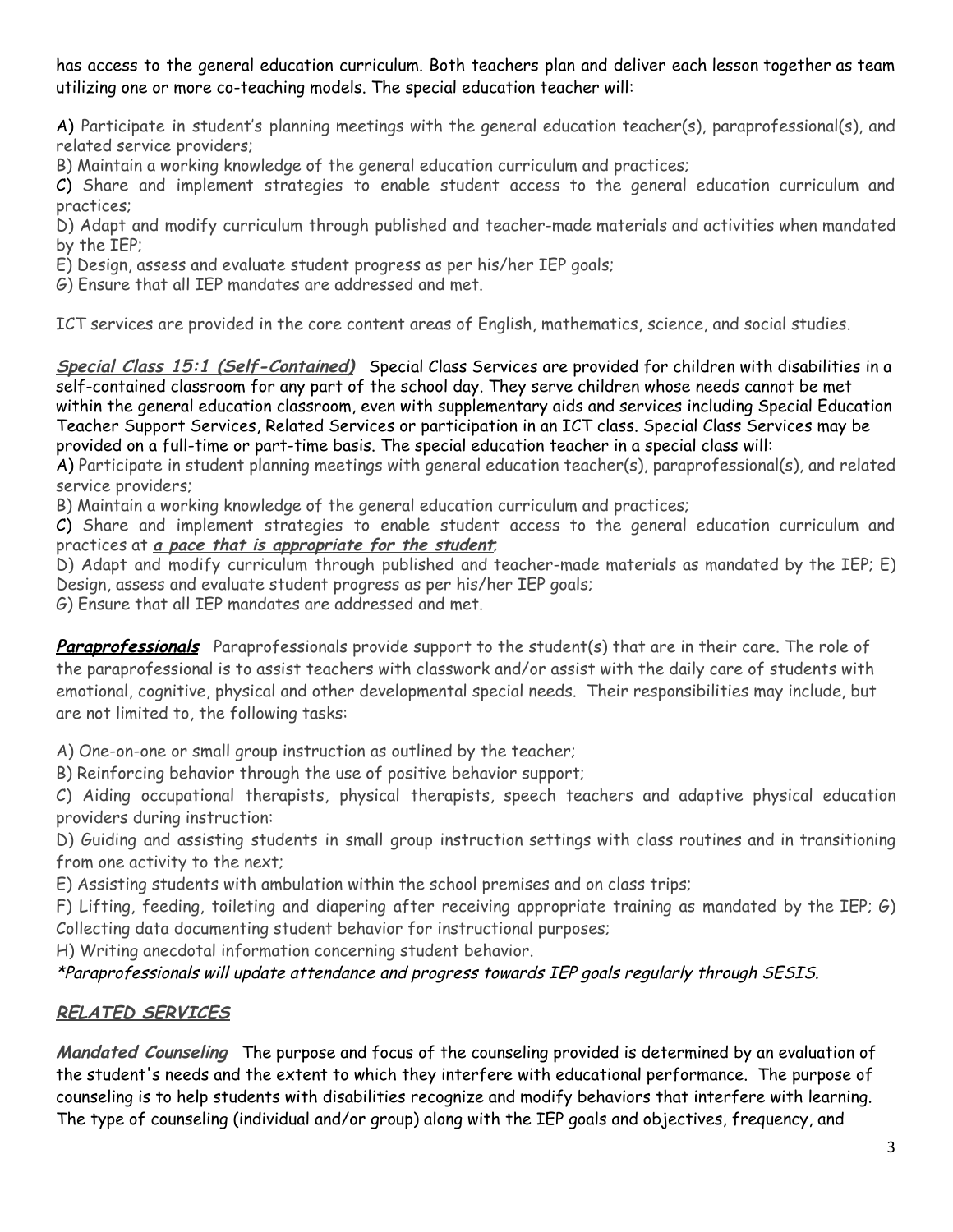duration are determined by the IEP Team in collaboration with students, parents/guardians, general education and special education teachers.

Counseling is an interpersonal activity which addresses specific school related counseling goals in order to enable students to succeed in school. It is designed to improve students' social and emotional school functioning in the areas of appropriate school behavior and discipline, social skills, self-control, conflict resolution, problem solving skills, self-esteem, decision-making skills and vocational and transition planning. Counseling may be provided in combination with the development of an individual behavior intervention plan (BIP). Counseling may be recommended for students who have chronic social-emotional difficulties which significantly interfere with their learning. These problems can include difficulty interacting appropriately with adults or peers, withdrawal or acting-out, low self-esteem, or poor coping skills.

Counseling is provided by licensed and/or certified school guidance counselors, school social workers and/or school psychologists.

**Hearing Services** Hearing Education Services are designed to provide intensive instruction in speech reading, auditory training and language development to enhance the growth of receptive/expressive communication skills.

Hearing Education Services are delivered to students with a history of chronic fluctuating hearing loss greater than 15 dBHL in the better ear or other hearing loss equal to or greater than 25 dBHL in the ear which adversely affects student performance.

This service is provided by teachers of the deaf and hard of hearing.

**Occupational Therapy (OT)** An evaluation for Occupational Therapy is conducted by an Occupational Therapist using formal and informal assessment tools and techniques. Evaluations incorporate relevant data from family and school personnel to assess the student's current level of function and ability to participate in their educational program.

Occupational Therapy emphasizes independence in activities of daily living (e.g. dressing, feeding, money management), skill acquisition (e.g. self management skills, vocational skills) and school participation in various settings including the classroom, cafeteria, bathroom, and playground. Occupational Therapy is designed to maintain, improve or restore function of students in all educationally related activities including neuromusculoskeletal function (e.g. range of motion, muscle strength, endurance, postural control), motor function (e.g. fine motor skills, oral motor control, visual motor integration), sensory and perceptual function (e.g. integrating and processing of tactile, visual, auditory information), cognitive function (e.g. attention, memory) and psychosocial function (e.g. self-concept, interpersonal skills).

Occupational Therapy maintains and promotes function through the use of purposeful activities and development of compensatory strategies that enhance school performance. Occupational Therapy provides and maintains adaptive equipment and assistive technology (e.g. splints, word processors, toileting equipment).

Occupational Therapy may be recommended for a student whose physical needs and/or learning problems requires such services and/or impedes access to his/her educational program. These students may demonstrate skills that are below expectations commensurate with the student's total profile including cognitive development which adversely affects school performance. A physician's referral is required for a student to receive Occupational Therapy. The frequency and duration of services is determined by the IEP Team in collaboration with the evaluating therapist.

Occupational Therapy is provided by state licensed Occupational Therapists.

**Physical Therapy** An evaluation for Physical Therapy is conducted by a Physical Therapist using formal and informal assessment tools and techniques. Evaluations incorporate relevant data from family and school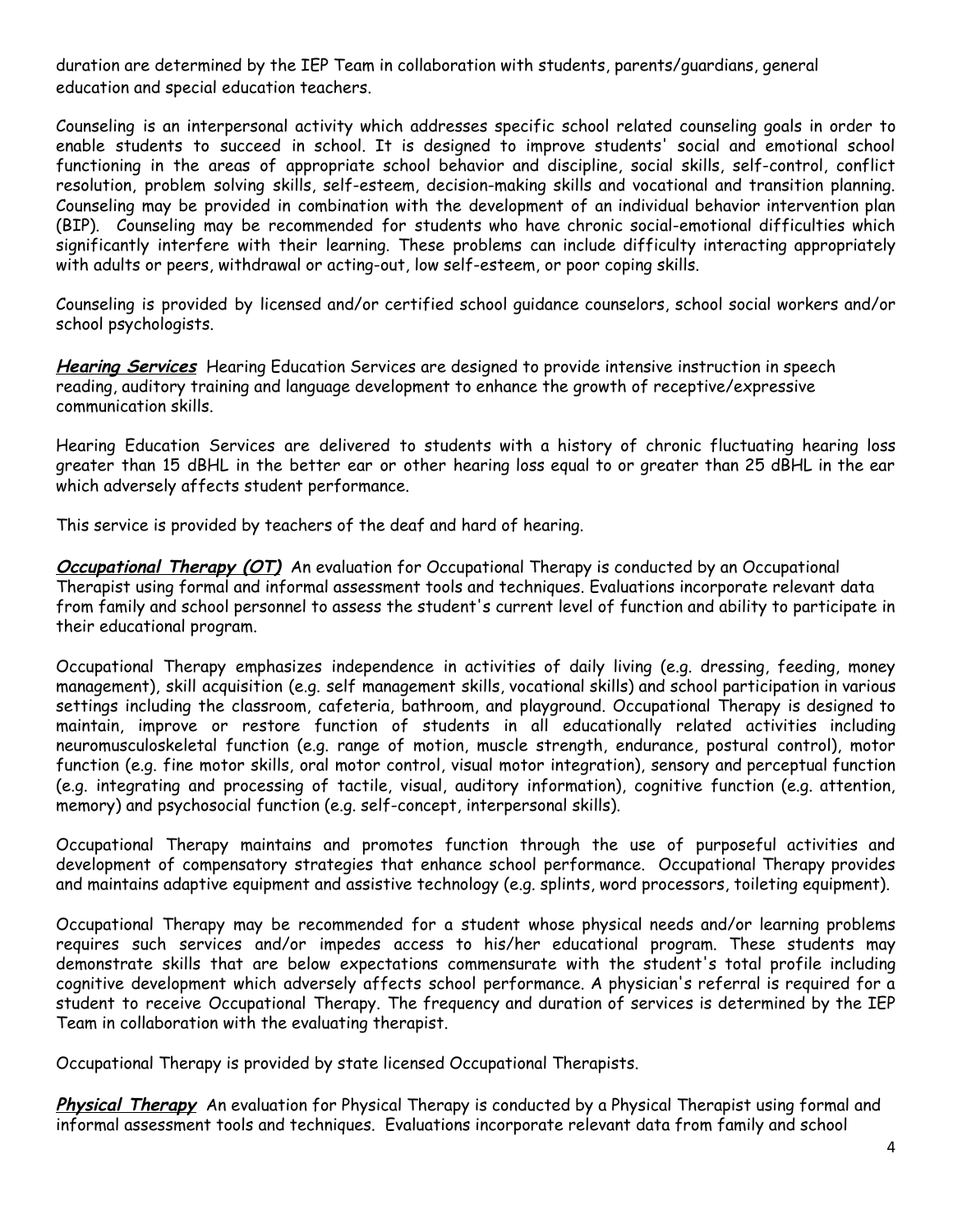personnel to assess the student's current level of function and ability to participate in his/her educational program. Recommendations for service are based on whether Physical Therapy is required to enable the student to benefit from instruction.

Physical Therapy emphasizes physical function and independence in various settings including the classroom, bathroom, gym, staircase, playground and transitions between settings. Physical therapy uses manual/handling techniques, exercise and sensory processing activities to maintain, improve or restore function including gross motor development (e.g. mobility, ambulation, posture), neuromotor status (e.g. muscle tone, strength, balance, coordination), motor planning and negotiating the environment.

Physical Therapy also promotes function by adapting the environment, providing and maintaining seating, positioning, assistive technology and mobility equipment and by monitoring and managing orthoses and prostheses.

Physical Therapy may be recommended for a student whose physical needs require such services and/or impede access to their educational program. These students may demonstrate skills that are below expectations commensurate with the student's total profile including cognitive development which adversely affects school performance. A physician's referral is required for a student to receive Physical Therapy services. The frequency and duration of services is determined by the IEP Team in collaboration with the evaluating therapist.

Physical Therapy is provided by state licensed Physical Therapists.

**Speech and Language Therapy** Speech/Language Therapy is designed to address deficits in a student's auditory processing, articulation/phonological skills, comprehension and use of semantics, syntax, pragmatics, voice production and fluency.

Speech/Language Therapy may be recommended for a student with a communication problem, including problems with language comprehension and expressive language which adversely affect school performance. In addition, it may be recommended for students with speech production skills whose speech is unintelligible or not commensurate with the student's total profile, including cognitive development which adversely affect their educational performance. Students who function below a six month old cognitive level may not be ready for speech/language therapy as a related service but rather should receive sensory or language stimulation as part of their primary program.

The IEP Team must take care in differentiating for English as a New Language (ENL) students a language difference as opposed to a speech/language impairment. If an ENL student is encountering only language differences, ESL services and not Speech/Language Therapy should be provided. Speech/Language Therapy is provided by teachers of speech improvement.

Speech/Language Therapy must be provided for a minimum of two thirty-minute sessions per week.

**Vision Education Services** Vision Education Services are designed to provide instruction in utilizing Braille, Nemeth Code, large print, optical and non-optical low vision devices and other skills that are necessary to attain academic, social, vocational and life adjustment skills, literacy and acquisition of information using tactile, visual, and auditory strategies.

This service is provided for students who are blind or have a visual impairment related to pathology of the eyes or visual pathways with a visual acuity no greater than 20/70 in the better eye with best correction or limitations in visual acuity and visual field which adversely affect student performance.

This service is provided by teachers of the blind and visually impaired.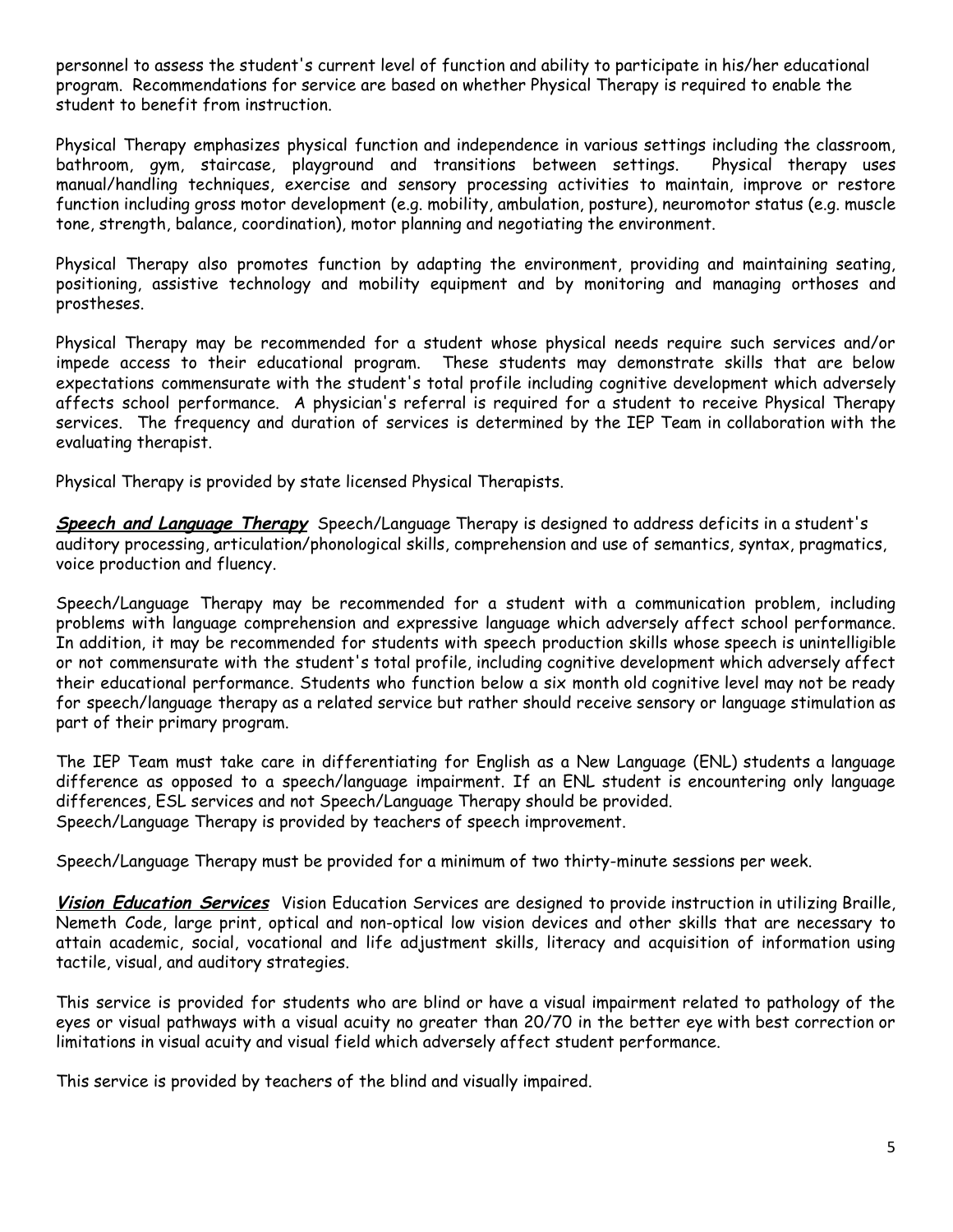**Nursing/School Health Services** School Health Services are designed to address the specific health needs of the student and to ensure a safe educational environment that allows the student to benefit from his/her primary educational program. School Health Services are also designed to enhance the student's ability to access the least restrictive environment and participate to his/her full potential within it.

#### School Health Services may be provided by a professional registered nurse or a

paraprofessional. The nature of the health services determines whether they are provided by a nurse or a paraprofessional. Those medically-related school health services that can only be provided by a professional registered nurse in a school setting and/or on the bus to and from school usually include, but are not limited to, tracheal suctioning; gastrostomy tube feeding; catheterization; administration of oxygen; blood glucose monitoring; administration of insulin and other injectable medication; nebulizer treatments; postural draining; and oro-nasal suctioning.

Those school health services that can be provided by a paraprofessional are designed to provide students with assistance in activities of daily living (ADL), and usually include, but are not limited to, transfers from wheelchair to adaptive equipment, ambulation assistance, diapering and toileting assistance, feeding, dressing, managing orthotics and use of assistive communication or writing devices.

#### \*Related service providers will update attendance and progress towards IEP goals regularly through SESIS.

Additional special education services that may be recommended for students include:

•**Adapted physical education** is a specially designed program of developmental activities, games, sports and rhythms suited to the interests, capacities and limitations of students with disabilities who may not safely or successfully engage in unrestricted participation in the activities of the regular physical education program.

•**Special transportation** means services and supports necessary for the student to travel to and from school and between schools; in and around school buildings; and includes specialized equipment (such as special or adapted buses, lifts, and ramps), if required to provide special transportation to a student with a disability. Examples of special transportation include: special seating; vehicle and/or equipment needs; adult supervision; type of transportation; and other accommodations. See http://www.p12.nysed.gov/specialed/publications/policy/specialtrans.htm

•**Transition Services** are a coordinated set of activities for a student with a disability beginning not later than the first individualized education program (IEP) to be in effect when the student is age 15 **(at Metro, we do this for every student regardless of age)**, designed within a results-oriented process that is focused on improving the academic and functional achievement of the student with a disability to facilitate the student's movement from school to post-school activities.

•**Travel training** is instruction, as appropriate, provided to students with significant cognitive disabilities, and any other students with disabilities who require this instruction, to enable them to develop an awareness of the environment in which they live; and learn the skills to move effectively and safely from place to place within that environment (e.g., in school, in the home, at work, and in the community). Students who take special transportation are generally referred for travel training by their senior year. Consideration of transportation needs and travel independence should be included during your IEP meetings.

•**Twelve-month special service and/or program** (also known as Extended School Year) is a special education service and/or program provided on a year-round basis for students with disabilities determined to require a structured learning environment of up to 12 months duration to prevent substantial regression. For example, students who receive occupational therapy, physical therapy and/or speech therapy may require a twelve-month service and/or program.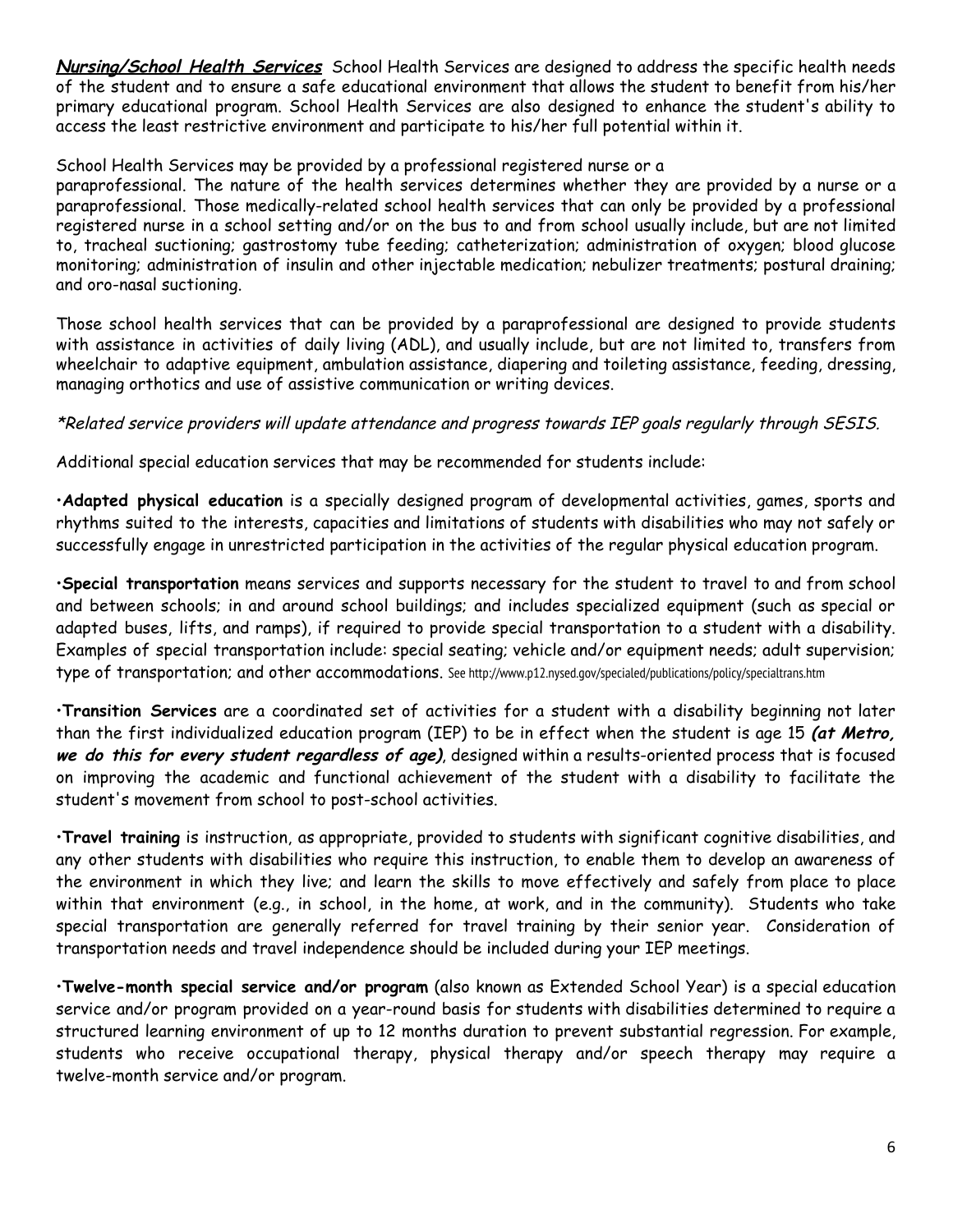#### **Graduation Requirements**

Students can earn three types of diplomas to graduate high school in New York State: local, Regents, advanced Regents. All of these diplomas are valid high school diplomas. All students can earn a Regents or advanced Regents diploma. An Advanced Regents diploma lets students show additional skills in math, science, and languages other than English. *Only students with disabilities are eligible to graduate with a local diploma*. To earn a diploma, students must earn **44** specific course credits and pass specific **Regents exams**.

| <b>Local Diploma</b>                                                                                                                                                                                                                                                                                                                                                                                                                                                                                                                                                                                                                                                                                                                                                                                                                                                                                                                                                                                                                                                                                                                                                                                                                         | <b>Regents diploma</b>                                                                                                                                                                                                                                                                                                                                                                                                                                                                                                                                                                                                                                                                                                                                                                                                                                                                                                                                                                                                                                                                                                                                                                                                         | <b>Advanced Regents diploma</b>                                                                                                                                                                                                                                                                                                                                                                                                                                                                                                                                                                                                                                                                                                                                                                                                                                                                                                                                                          |
|----------------------------------------------------------------------------------------------------------------------------------------------------------------------------------------------------------------------------------------------------------------------------------------------------------------------------------------------------------------------------------------------------------------------------------------------------------------------------------------------------------------------------------------------------------------------------------------------------------------------------------------------------------------------------------------------------------------------------------------------------------------------------------------------------------------------------------------------------------------------------------------------------------------------------------------------------------------------------------------------------------------------------------------------------------------------------------------------------------------------------------------------------------------------------------------------------------------------------------------------|--------------------------------------------------------------------------------------------------------------------------------------------------------------------------------------------------------------------------------------------------------------------------------------------------------------------------------------------------------------------------------------------------------------------------------------------------------------------------------------------------------------------------------------------------------------------------------------------------------------------------------------------------------------------------------------------------------------------------------------------------------------------------------------------------------------------------------------------------------------------------------------------------------------------------------------------------------------------------------------------------------------------------------------------------------------------------------------------------------------------------------------------------------------------------------------------------------------------------------|------------------------------------------------------------------------------------------------------------------------------------------------------------------------------------------------------------------------------------------------------------------------------------------------------------------------------------------------------------------------------------------------------------------------------------------------------------------------------------------------------------------------------------------------------------------------------------------------------------------------------------------------------------------------------------------------------------------------------------------------------------------------------------------------------------------------------------------------------------------------------------------------------------------------------------------------------------------------------------------|
| Earn a 55-64 on these five exams:<br>1-English Language Arts (ELA)<br>2-Any math exam (Algebra I, Geometry, or<br>Algebra II/Trigonometry)<br>3-Any social studies exam (Global History<br>and Geography or U.S. History and<br>Government)<br>4-Any science exam (Living Environment,<br>Chemistry, Earth Science, or Physics)<br>5-Any additional Regents exam, or another<br>state approved option<br>Earn 44 credits in specific subject areas<br>(see requirements for Regents diploma)<br><b>Safety Nets</b><br>Students with disabilities have options<br>available to support acquisition of the local<br>diploma.<br>-Low Pass Safety Net with Appeal<br>Students with disabilities may appeal<br>up to two Regents exam scores of<br>$52 - 54.$<br>-Compensatory Safety Net<br>This option enables students to<br>compensate a Regents exam score of<br>65 or above for a Regents exam score<br>between 45 and 54. Each high score<br>may compensate for a low score. This<br>option only applies to lower scores on<br>Regents exams in social studies and<br>science. Students must earn at least a<br>55 (or be granted an appeal in the<br>range of 52-54) on their English<br>language arts and mathematics<br>Regents exams. | Earn a 65 or higher on these five exams:<br>1-English Language Arts (ELA)<br>2-Any math exam (Algebra I, Geometry, or<br>Algebra II/Trigonometry)<br>3-Any social studies exam (Global History<br>and Geography or U.S. History and<br>Government)<br>4-Any science exam (Living Environment,<br>Chemistry, Earth Science, or Physics)<br>5-Any additional Regents exam, or another<br>state approved option<br>Earn 44 credits in these subject areas:<br>-8 credits in core English<br>-8 credits in social studies, including:<br>-4 credits in Global History<br>-2 credits in U.S. History<br>-1 credit in Participation in Government<br>-1 credit in Economics<br>-6 credits in math, including:<br>-At least 2 credits in advanced math<br>(Geometry or Algebra II)<br>-6 credits in science, including:<br>-2 credits in any life science<br>-2 credits in any physical science<br>-2 credits in any life science or<br>physical science<br>-2 credits in Languages Other Than English<br>(LOTE)<br>-4 credits in physical education, every year<br>in specific ways<br>-1 credit in health education<br>-2 credits in arts education, including visual<br>arts, music, dance, and theater<br>-7 credits in electives | 65 or higher on the following nine exams:<br>-English Language Arts (ELA)<br>-Three math exams (Algebra I, Geometry,<br>and Algebra II/Trigonometry)<br>-One social studies exam (Global History<br>and Geography or U.S. History and<br>Government)<br>-Two science exams (Living Environment<br>and one of these: Chemistry, Earth Science,<br>or Physics)<br>-Any additional Regents exam, or another<br>option approved by the State<br>-Any NYC LOTE exam<br>Earn 44 credits, but more courses in LOTE<br>and fewer elective courses:<br>-8 credits in core English<br>-8 credits in social studies<br>-6 credits in math, including:<br>-At least 2 credits in advanced math<br>-6 credits in science<br>-6 credits in Languages Other Than English<br>(LOTE)<br>-4 credits in physical education, every year<br>in specific ways<br>-1 credit in health education<br>-2 credits in arts education, including visual<br>arts, music, dance, and theater<br>-3 credits in electives |

**Superintendent Determination Option for Graduation with a Local Diploma:** This option is available to students with disabilities with a **current** individualized education program (IEP) only. It does not apply to students with section 504 accommodation plans or students who have been declassified from special education.

#### **Eligibility Conditions**

1. The student must have a current IEP and be receiving special education programs and/or related services.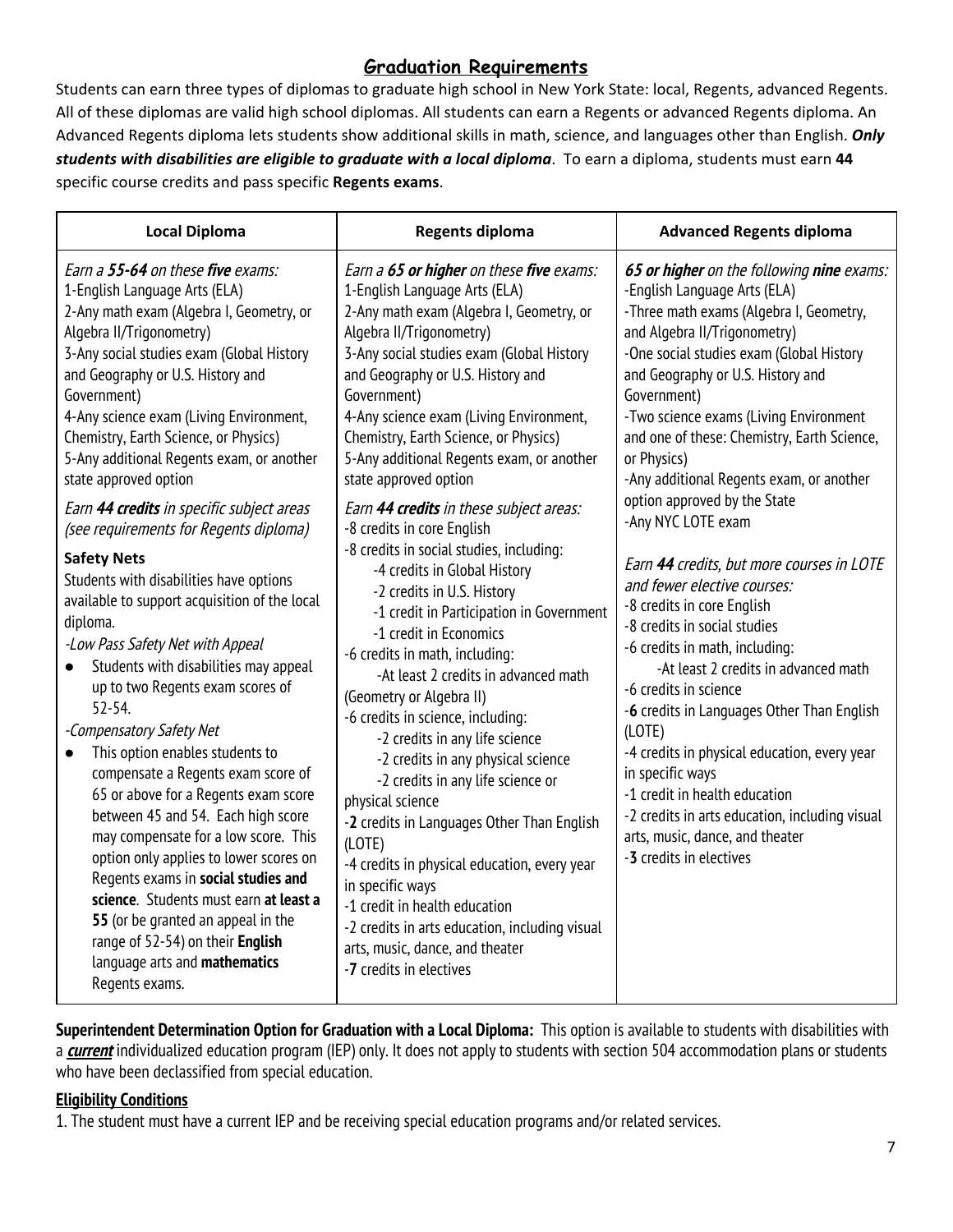2. The student did not meet the graduation requirements through the low pass (55-64) or the compensatory safety net options.

3. The student must have earned the required course credits and have passed all courses required for graduation, including the Regents courses to prepare for the corresponding required Regents examination areas (English language arts (ELA), mathematics, social studies and science).

4. The student must have taken and received a minimum score of 55 on both the ELA and Mathematics Regents examinations or a successfully appealed score between 52 and 54 \*after December 2017, a student who was unable to achieve a minimum score of 55 or did not initiate an appeal of <sup>a</sup> score between 52 and 54 on the English and/or Mathematics Regents examinations may be considered an eligible student for the Superintendent determination option as long as the student completed the requirements for New York State (NYS) Career Development and Occupational Studies (CDOS) Commencement Credential.

5. There must be evidence that the student participated in all Regents examinations required for graduation but has not passed one or more of these examinations.

6. There must be evidence that the student has otherwise demonstrated graduation-level proficiency in the subject area(s).

**C-DOS credential:** This credential recognizes students' preparation for entry-level work through mastery of CDOS (Career Development and Occupational Studies Commencement Credential) learning standards. Students complete a career plan, employability profile, and 216 hours of career preparation experiences, including at least 54 hours of school-supported work-based learning. The CDOS may be awarded as a sole exiting credential, earned as an endorsement to a diploma, or used to fulfill the +1 option. *\*If used as a sole exiting* credential, it is not proof of graduation.

**Skills and Achievement credential:** Some students with severe disabilities can earn the Skills and Achievement credential instead of a diploma. This credential recognizes students' achievements in academics, career development, and other foundational skills. It is not proof of graduation.

#### **College & Career Readiness**

#### **Coursework, exam scores and activities outside the classroom can support students in working towards their goals beyond high school.**

#### **Coursework**

Students can prepare for college-level work by taking higher-level courses in high school including:

-8 credit sequence in math - Algebra I, Geometry, Algebra II

-8 credit sequence in science - Living Environment, Earth Science, Chemistry and Physics

-Advanced Placement (AP) and College Now

#### **Exams**

High exam scores can help students avoid taking remedial classes in college. For CUNY, students may meet the college readiness requirement based on certain test scores.

| <b>Reading &amp; Writing</b>                                                                                                                                                       | Math                                                                                                                                                                                                                                                                                                                                                  |
|------------------------------------------------------------------------------------------------------------------------------------------------------------------------------------|-------------------------------------------------------------------------------------------------------------------------------------------------------------------------------------------------------------------------------------------------------------------------------------------------------------------------------------------------------|
| English Regents score of 75+<br>SAT I Verbal score of 480+<br>SAT Critical Reading score of 480+<br>SAT Evidence-Based Reading & Writing score of 480+<br>ACT English score of 20+ | Common Core-aligned Algebra I or Geometry<br>Regents exam score of 70+ or Algebra<br>II/Trigonometry exam score of 65+<br>Any math Regents exam score of 80+ and a passing<br>grade in Algebra II/Trig or a higher-level math course<br>Math SAT I score of 500+ or SAT Math Section<br>(March 2016 and later) score of 530+<br>ACT Math score of 21+ |

#### CUNY's Skills Assessment Tests (CATs)

Students who do not achieve the required scores on SAT, ACT, or New York State Regents Exams can satisfy the college readiness requirements by passing the CUNY Assessment Tests in Reading, Writing and Mathematics, with the following scores: *Reading Test score of 55+; Writing Test score of 56+; Elementary Algebra (Math 5) score of 57+*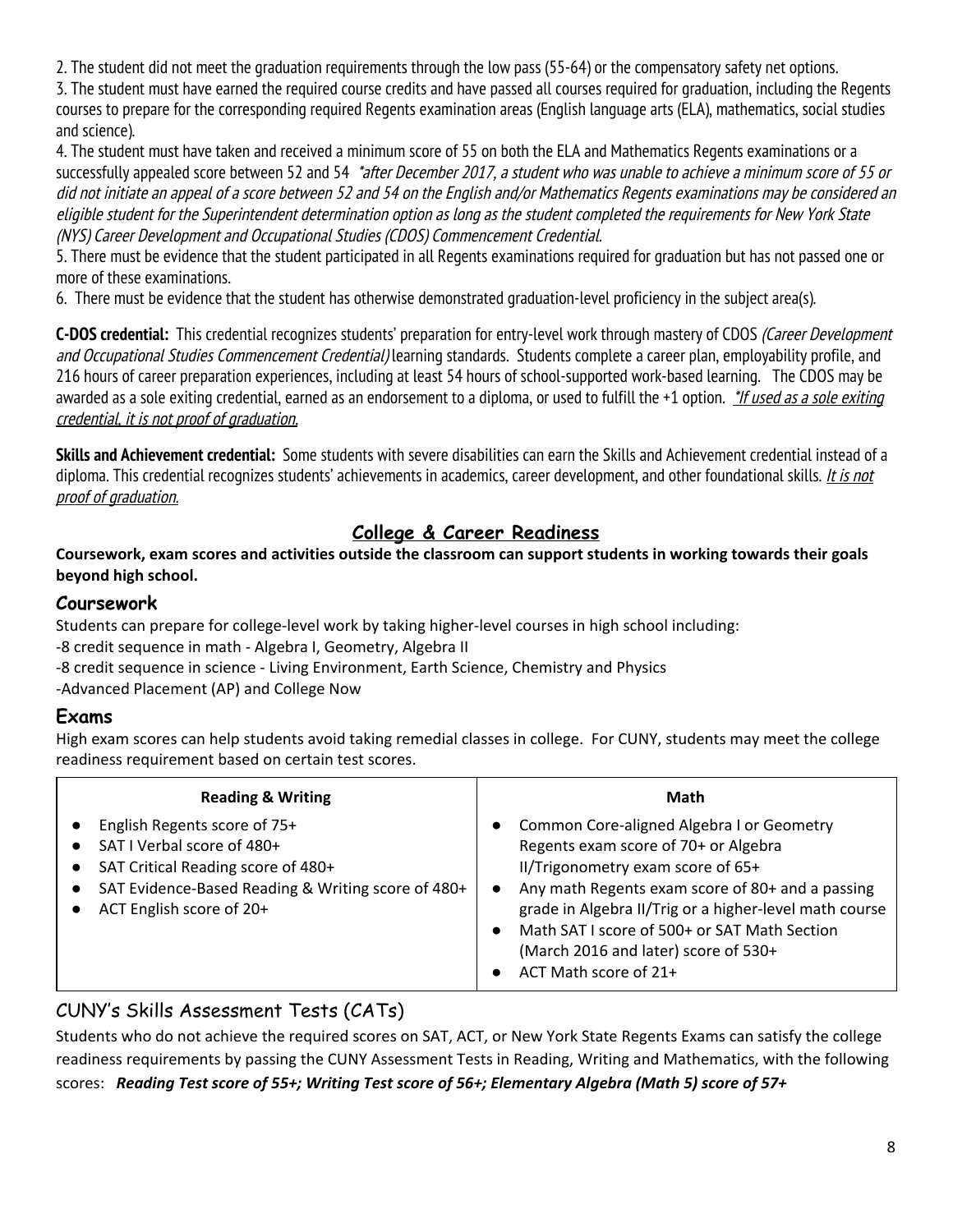#### **Transition Supports**

#### **ACCES-VR**

Adult Career and Continuing Education Services-Vocational Rehabilitation (ACCES-VR) starts with the presumption that all individuals with disabilities can benefit from vocational rehabilitation services and should have opportunities to work in jobs integrated within their communities. Vocational Rehabilitation Counselors guide individuals through service programs they need to reach their employment goal. ACCES-VR assists individuals with disabilities to achieve and maintain employment and to support independent living through training, education, rehabilitation, and career development. ACCES-VR encourages you to be as independent as you would like when developing your Individualized Plan for Employment (IPE). Your vocational rehabilitation counselor is available to assist you with developing your plan and reaching your employment goal. Or, you may choose to develop your own plan and your counselor can provide guidance. Your vocational rehabilitation counselor must review and approve your IPE and apply their professional judgment and expertise, as well as applicable laws, regulations, and policies to ensure responsible use of public funds.

| VR services include: | Vocational Counseling and Guidance                           | Assessments and Evaluations              |  |
|----------------------|--------------------------------------------------------------|------------------------------------------|--|
|                      | Rehabilitation Technology                                    | Special Transportation                   |  |
|                      | <b>Adaptive Driver Training</b>                              | <b>Work Readiness</b>                    |  |
|                      | Youth Services                                               | Physical and mental restoration services |  |
|                      | Job Development and Placement                                | Work Try Out & On the Job Training       |  |
|                      | Job Coaching                                                 | Occupational tools and equipment         |  |
|                      | Medical care for acute conditions arising during the program |                                          |  |
|                      | Modifications to homes, vehicles and worksites               |                                          |  |
|                      | Goods, inventory, equipment and supplies for self-employment |                                          |  |
|                      | Occupational and business licenses                           |                                          |  |
|                      | Training including tuition, related fees, required textbooks |                                          |  |
|                      | -Vocational<br>-College                                      |                                          |  |
|                      | Tutor, Reader and Note Taker services                        |                                          |  |

**Financial Need -** ACCES-VR does not charge for any VR services. Funding for some services is based on you or your family's financial need. If you have income and or assets you may be asked to contribute to the cost. For example; a family of 4 with a combined annual income and assets of \$86,100 or more may be asked to contribute to the cost of attending college. Disability related expenses and cost-of-living adjustment for some down state counties may allow you to exclude additional resources before being asked to contribute.

**Comparable Benefits -** You will also be asked to apply for all available benefits that may help reduce the cost of the service; eg. for college you will be asked to apply for financial aid including TAP and PELL.

Students are encouraged to apply for services through ACCES-VR during their junior year of high school to ensure continuity of transition services upon high school graduation. The process of applying for sponsorship through ACCES-VR includes submission of a paper application with a state issued I.D. card, social security card, birth certificate and proof of disability (i.e. IEP, medical documentation). The student will meet with the vocational rehabilitation counselor to discuss their employment goals (including post-secondary education/training) in order to develop an individualized plan for employment (IPE).. The counselor will refer the student for a psychological evaluation as this report can be submitted to their college/university for testing accommodations as well as serves as a necessary step in the development of their IPE. Additional referrals and plans of action are devised based on the IPE.

#### **College Knowledge Program: College 99, 100, 101 and 102**

Students are enrolled in the College Knowledge program beginning in their freshman year (College 99) and continue through their senior year (College 102). This course sequence is designed to introduce, familiarize and prepare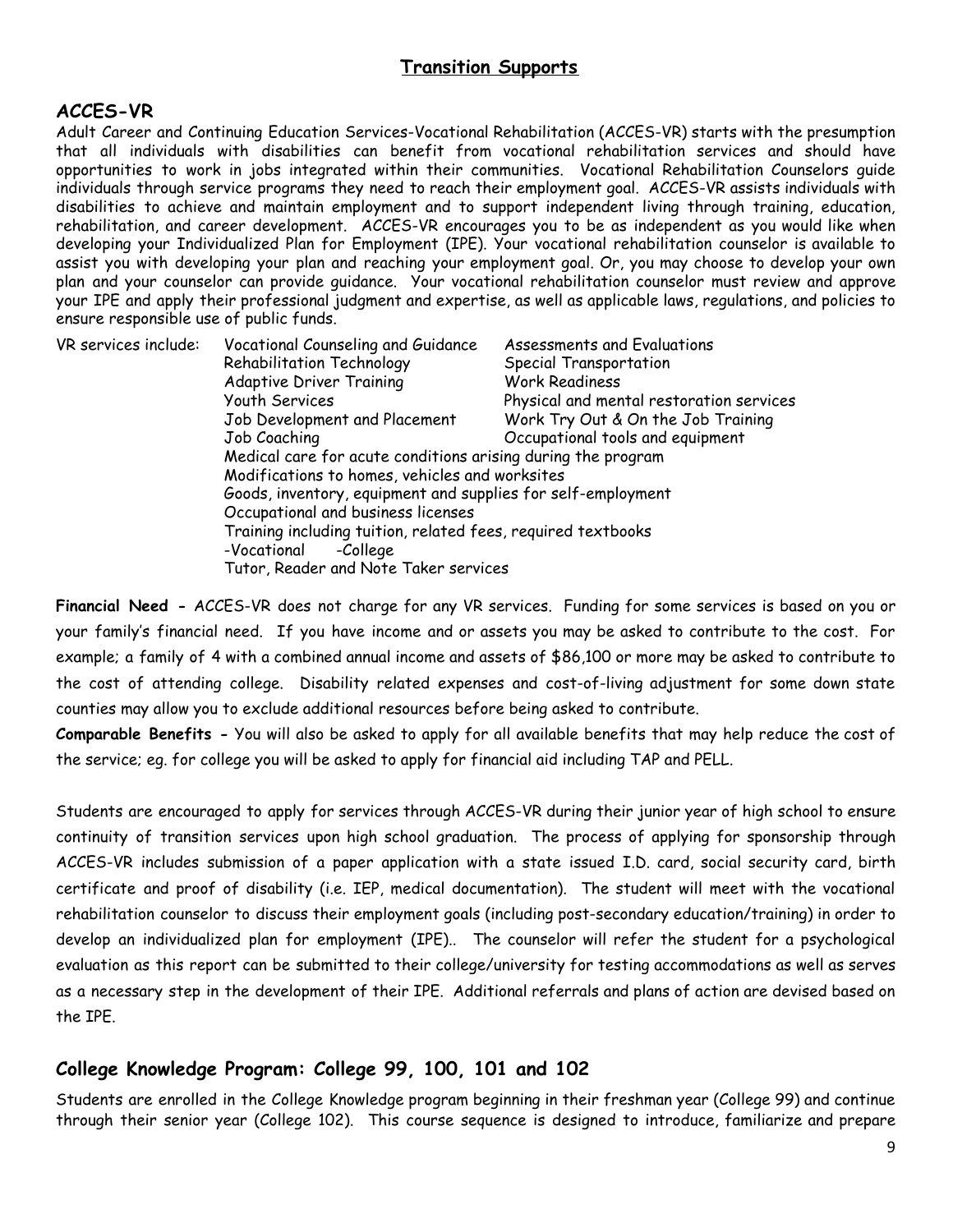students for the numerous college and career opportunities available upon graduation. These courses provide guidance throughout high school in encouraging students to formulate their personal post-secondary pathway to enable students for successful navigation through the complex college application, financial aid and career development process.

#### **CUNY**

The City University of New York spans 25 campuses across the city's five boroughs providing exceptional access for high school graduates, high academic quality, numerous programs to support student completion and deep connections with important industries for career success. The CUNY system includes 11 senior colleges each with a rigorous baccalaureate degree (four-year) program, 7 [Community](http://www2.cuny.edu/about/colleges-schools/#community-colleges) Colleges providing high-quality associate degree programs that prepare students for senior colleges or entry into professional careers, and 7 Graduate, [Honors](http://www2.cuny.edu/about/colleges-schools/#honors-professionalschools) and [Professional](http://www2.cuny.edu/about/colleges-schools/#honors-professionalschools) Schools, offering more than 30 doctoral programs.

#### **\*CUNY Supports:**

#### **-CUNY Office for Students with Disabilities**

CUNY is deeply committed to ensuring equal access and opportunity for students with disabilities through innovative support programs, grounded in nationally regarded best practices in postsecondary disability services which support the academic success and personal development of students with disabilities. Towards this end, each CUNY campus features an Office of Disability Services, managed by a director who coordinates the provision of reasonable accommodations and support services for students with disabilities. Students' needs for reasonable accommodations and support services are verified by these offices. They also provide counseling and referrals, and arrange crucial auxiliary aids and services, including assistive technology services, note takers, readers, sign language interpreter services, distance learning networks, priority registration, and alternative testing arrangements.

#### **-CUNY Leads**

CUNY LEADS is a unique academic and career program for students with disabilities at the City University of New York. This program is free of charge for all eligible candidates and available on all CUNY campuses.

LEADS can assist with the following services: Career and academic guidance and skills for job search and retention; Enhanced employment opportunities; Referral assistance with ACCES/VR; Academic advisement; Career counseling; Resume preparation; Interview preparation; Internship preparation; Job seeking assistance; Job placement assistance; Advocacy skills; Referral assistance with [ACCES-VR](http://www.acces.nysed.gov/vr).

#### **-CUNY Unlimited:** A CREDENTIAL PROGRAM FOR STUDENTS WITH INTELLECTUAL DISABILITIES

CUNY Unlimited is a credential program in development through a grant partnership with the University of Rochester, AHRC NYC, the NYC Department of Education, and the JFK, Jr. Institute for Worker Education. Students currently enrolled in model demonstration programs at five CUNY campuses prepare for employment by participating in academic courses, co-curricular activities, and vocational experiences aligned with their interests.

Beginning in 2020, students accepted into the CUNY Unlimited program will be eligible to earn a CUNY Unlimited Achievement Certificate, capturing their college experience in a way that is valuable to the student, their communities, and future employers. Students will participate in CUNY classes and experience college life while developing the skills to take on meaningful and productive roles in their communities.

#### **Coop Tech: School of Cooperative Education**

Coop Tech provides CTE courses in a variety of industries such as automotive, computer technology, construction trades, culinary, drafting, electrical and solar installation, medical health careers, natural hair styling, plumbing, and vision technology.

Students who are 17 to 21 years old and have earned 20 credits are eligible to apply. Applications must be submitted along with a writing sample, student transcript, report card and most recent IEP (if applicable) to the Transition Coordinator or student guidance counselor by the fall and spring semester deadlines (generally early December and June).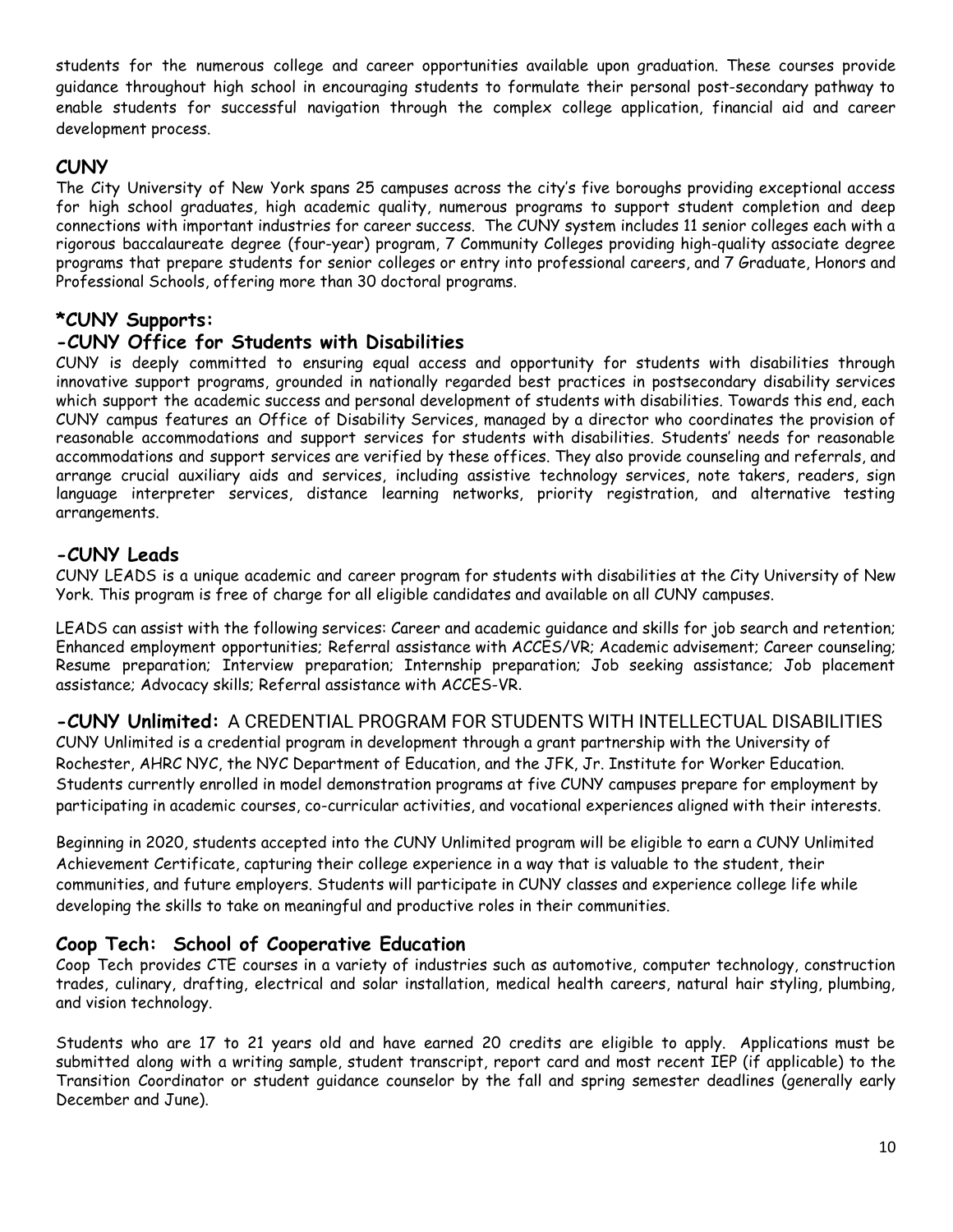Coop Tech allows students to earn 2 elective high school credits per semester in a CTE course aligned with their career interest. Students must be able to travel independently to and from the Coop Tech program site. We highly recommend that students apply for the afternoon session of the course which meets from 12:30 to 3pm Monday to Friday and follows the NYCDOE school calendar.

#### **MANHATTAN: Coop Tech Main Campus at 96th Street, New York, NY**

| Automotive                            |                                     | Drafting / Blueprinting / CAD Electrical Installation / Solar Electrical |
|---------------------------------------|-------------------------------------|--------------------------------------------------------------------------|
| <b>Advanced Culinary</b>              | <b>Intro to Construction Trades</b> |                                                                          |
| Advertising & Design Cisco Networking | Intro to Culinary                   |                                                                          |
| Barbering                             | Medical Health Careers              |                                                                          |
| Carpentry                             | Natural Hair Styling                | Web Design                                                               |
| Certified Nursing Assistant           | Plumbing                            | Welding                                                                  |
| Computer Repair                       | Vision Technology                   |                                                                          |

**MANHATTAN: Coop Tech @ The Horan School, 55 East 120th Street, New York, NY** Intro to Culinary Arts

| BRONX: Coop Tech @ Longwood Campus, 965 Longwood Ave, Bronx, NY |                        |  |
|-----------------------------------------------------------------|------------------------|--|
| Universal Digital Technology                                    | Medical Health Careers |  |
| Electrical Installation                                         | Natural Hair Styling   |  |

**QUEENS: Coop Tech @ Long Island City H.S., 14-30 Broadway, LIC, Queens, NY** Automotive Carpentry

**QUEENS: Coop Tech @ Queens Transitional Center, 142-10 Linden Blvd., Queens, NY** Automotive Barbering Intro to Culinary Arts

**BROOKLYN: Coop Tech @ Canarsie H.S. Campus, 1600 Rockaway Pkwy, Brooklyn, NY** Advertising & Design The Construction Trades Carpentry **Intro to Culinary Arts** 

**STATEN ISLAND: Coop Tech @ Institute for Basic Research, 1050 Forest Hill Road, Staten Island, NY** Carpentry

#### **INCLUDE NYC**

Include NYC is New York City's only independent nonprofit organization that works for families and children with all disabilities, across all boroughs, to understand, navigate, and access the services needed to ensure that all children and youth have the opportunity to develop their full potential.

Include NYC provides information and referral, resource guides, educational advocacy, and a whole host of really informative workshops/training for parents, professionals, etc.

#### **OPWDD/Front Door Application Process**

The Front Door is the way the Office for Persons with Developmental Disabilities (OPWDD) connects people to the services they need and want. Once you enter, a person-centered planning process begins which helps you learn about and access service options taking your needs and desires into consideration. It will also give you the chance to direct your own service plan or help your family member or loved one as they direct theirs.

The Front Door is based on the understanding that people with developmental disabilities have the right to enjoy meaningful relationships, experience personal growth, participate in their community and live in the home of their choice.

The Transition Coordinator will help students and families through the steps involved in determining eligibility for services with OPWDD. If eligibility is granted the Front Door staff will help consumers to identify needs, goals and preferences, and help to work on a plan for getting those services.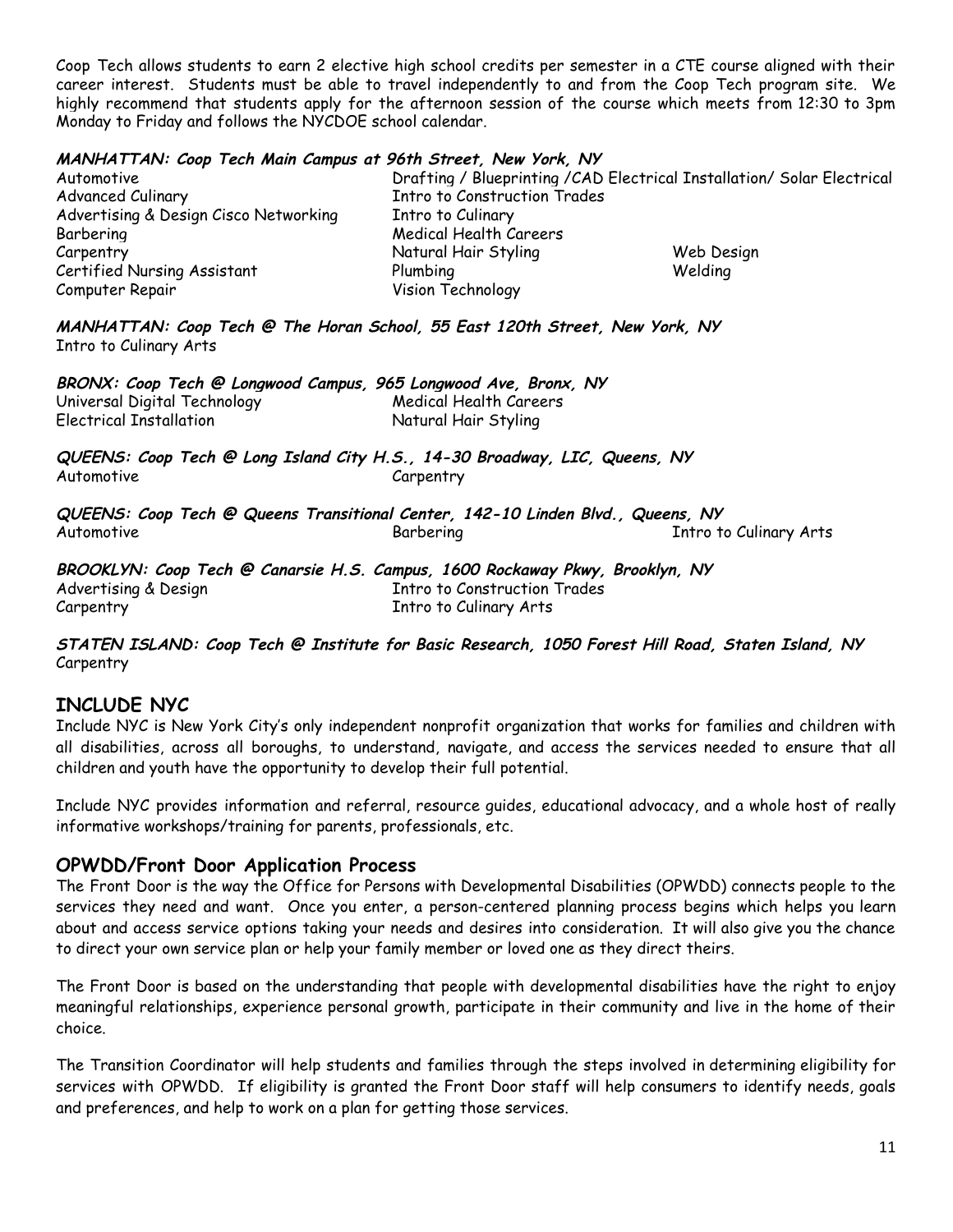#### **Queens Transition & College Access Center (TCAC)**

The Transition and College Access Centers are devoted to ensuring that students with disabilities are prepared for postsecondary life experiences. TCACs are located in each borough of the city. In addition to college readiness resources and supports, these centers also facilitate diverse work based learning opportunities for students with Individualized Education Programs (IEPs). Our work-based learning programs include: Training Opportunities Program (TOP) which is administered September through June and the Summer Youth Employment Program (SYEP) where youth between the ages of 14 and 21 participate in paid employment for up to six weeks in July and August. Participants work in entry-level jobs in a variety of industries. In addition, the TCACs offer professional learning opportunities for staff, students and families throughout the school year. Topics addressed during these professional learning opportunities include: advocacy and self-determination, work based learning exploration, transition planning, understanding CDOS, college and career readiness, FAFSA, resume writing, and more.

#### **SYEP/Summer Youth Employment Program**

SYEP is a job program that provides youth between the ages of 14 – 24 years old with work experience, life skills training and income during the summer months and qualified organizations with free summer help. SYEP is a seven week program beginning in early July and continuing through the third week of August. All students between the ages of 14 to 24 are encouraged to apply through the online application and selections are made based on a lottery system. Students with disabilities, however, should not apply via the online application. Instead, interested students with a documented disability should see the Transition Coordinator (Jessica Brett) for a paper application and list of required documents to be submitted with the application. Applications are provided directly to the Queens TCAC office where selections are made from a much smaller lottery pool. It is imperative that students provide proper documentation with their application to increase the likelihood of being selected for a worksite.

The following documentation is required:

-Proof of Identity (copy of official picture ID - school, city, state or government issued)

-Proof of Employment Authorization (copy of report card, official school transcript, NYS driver/non-driver's license, voter registration card, OR U.S. military card/draft record)

-Proof of Age (copy of birth certificate, benefit card, NYS driver/non-driver's license, alien registration card OR valid U.S. Passport)

-Proof Social Security: Clear SIGNED copy of Social Security Card

-Copy of Working Papers: If under the age of 18 at the time of application, the student must submit their most current working papers. Working papers can be acquired from the Transition Coordinator, guidance counselor or community assistant. 14 and 15 years of age will receive a Blue Card; 16 and 17 years of age will receive a Green Card

-Proof of Citizenship/Alien Status (copy of valid U.S. passport, U.S. birth certificate, alien registration card, I-94, I-551, I-797, certificate of naturalization OR employment registration card)

-Proof of Address (dated within the last 6 months: copy of home utility bill, lease, current cable bill OR Official Mail from federal, state or city agency)

-Proof of Family Income (dated within the last 6 months)

If supported by public assistance: current EBT card (with parent/guardian signature) AND a recent store receipt, current benefit budget/SNAP letter, official letter from Social Services (must include applicants name, benefit  $#$  and date)

If not supported by public assistance: two (2) consecutive pay stubs dated within the last 6 months (must include payee name and gross income), 2018 W-2 form and one (1) pay stub dated within the last 6 months, current pension award letter, current SSA award letter, unemployment benefit dated within the last 6 months

If self-employed: 2018 Tax Return including Schedule "C" or "E" (if receiving rental income) -Proof of Disability: first page of IEP

#### **Travel Training**

**N**YC DOE's Office of Travel Training provides travel training services. These services help students use public transportation and navigate different environments independently. It is essential that students are able to travel independently (if possible) before they graduate high school. Travel training and transportation assistance is also provided by additional agencies outside of the Department of Education (i.e. IncludeNYC and ACCESS-A-RIDE). Referrals for travel training can be obtained from Jessica or directly from David Abrahams,

[DAbraha5@schools.nyc.gov,](mailto:DAbraha5@schools.nyc.gov) 142-10 Linden Blvd, Jamaica, NY 11436, (718) 558-2030 x 4230, Fax (718) 558-2036.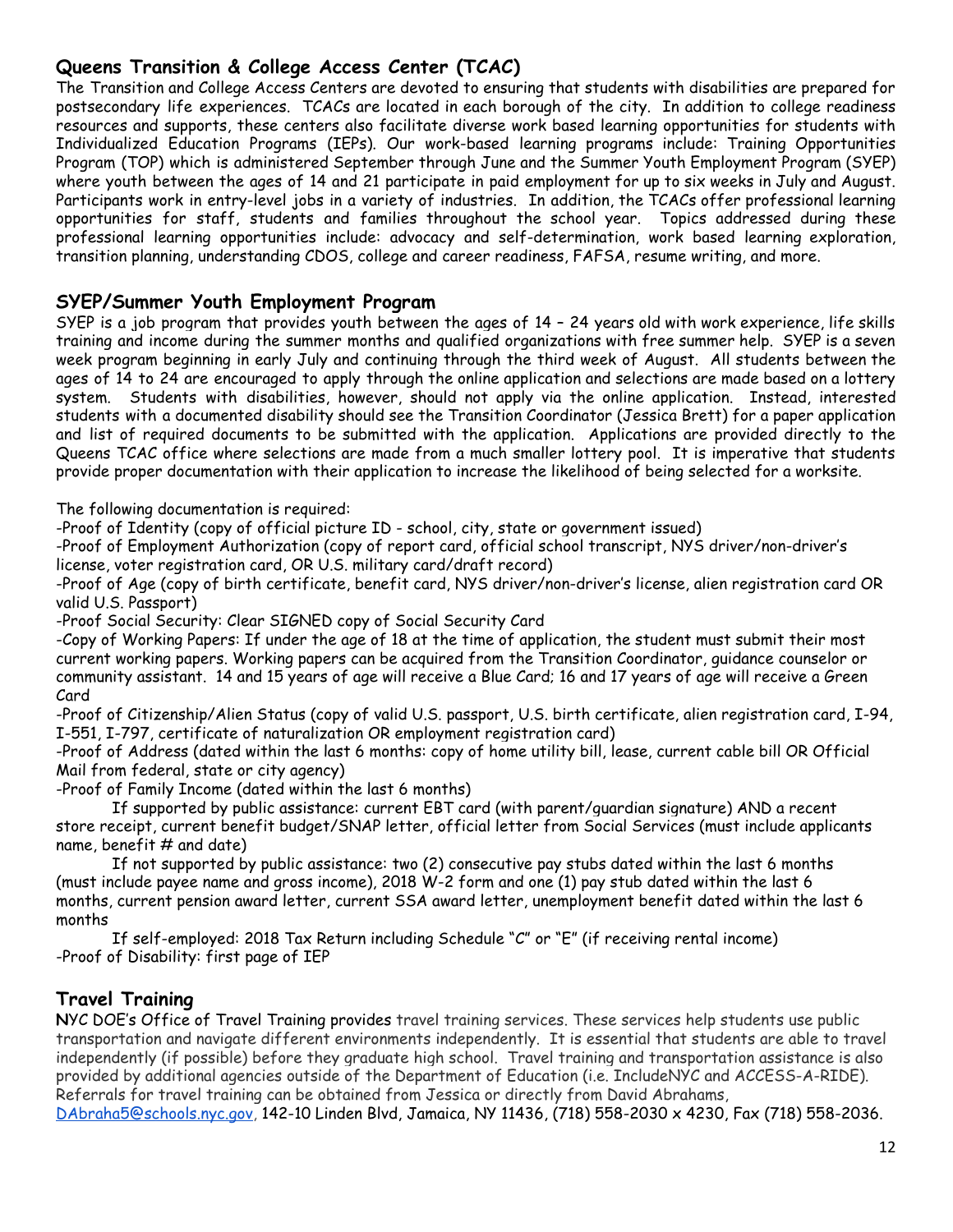#### **YABC/Youth Adult Borough Centers**

Young Adult Borough Centers (YABCs) are afternoon and evening programs designed to meet the educational needs of high school students who are behind in credit or have adult responsibilities that make it hard to attend school during the day. Students attend YABCs part-time in the afternoon or evening to earn a high school diploma.

Students graduate with a diploma from their home school after they have earned all their credits and passed all the required exams while attending the YABC. All YABCs are managed by District 79 and supported by the Learning to Work program, which offers paid internships, student support services, in-depth job readiness, and college and career exploration activities.

#### **Acronyms**

**ABA** - Applied Behavior Analysis **ACT** - American College Test **ADA** - Americans with Disabilities Act **ADD/ADHD** - Attention Deficit/Attention-Deficit Hyperactivity Disorder **ADLs** - Activities of Daily Living **APE -** Adaptive Physical Education **AT** - Assistive Technology **AYP** - Adequate Yearly Progress **BIP** - Behavior Intervention Plan **CCSS** - Common Core State Standards **CDOS** - Career Development and Occupational Studies commencement credential **CTE** - Career and Technical Education **CUNY** - City University of New York **ENL/ESL** - English as a New Language/English as a Second Language **FAFSA** - Free Application for Federal Student Aid **FAPE** - Free and Appropriate Public Education **FBA** - Functional Behavior Assessment **ICT -** Integrated Co-teaching AND Information Communication Technology **IDEA** - Individuals with Disabilities Education Act **IEP** - Individualized Education Program **IFSP** - Individualized Family Service Plan **IQ** - Intelligence Quotient **ISS** - Instructional Support Services **ITP** - Individualized Transition Plan **LRE** - Least Restrictive Environment **NYSAA** - New York State Alternate Assessment **NYS TAP** - New York State Tuition Assistance Program **OHI** - Other Health Impairment **OPT** - Office of Pupil Transportation **OPWDD** - Office of Persons with Developmental Disabilities **OT** - Occupational Therapy **PBS** - Positive Behavioral Supports **PLOP** - Present Levels of Performance **PT** - Physical Therapy **SAT** Student Assistance Team AND Scholastic Aptitude Test **SESIS** - Special Education Student Information System **SETSS** - Special Education Teacher Support Services **SUNY** - State University of New York